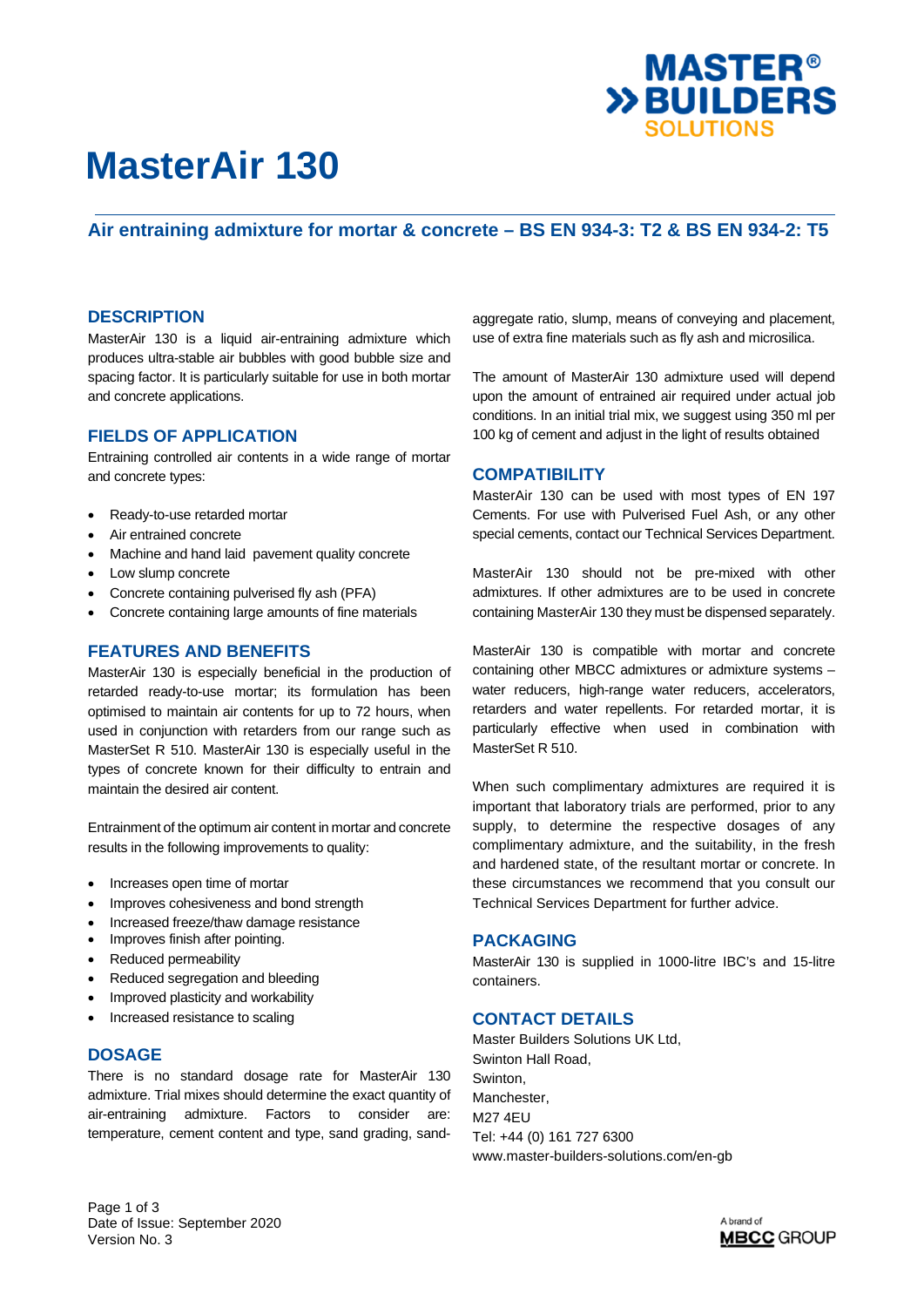

# **MasterAir 130**

## **Air entraining admixture for mortar & concrete – BS EN 934-3: T2 & BS EN 934-2: T5**

| <b>Product Data - General</b>                            |                                                                                                                                                                                                                                                                                                                  |
|----------------------------------------------------------|------------------------------------------------------------------------------------------------------------------------------------------------------------------------------------------------------------------------------------------------------------------------------------------------------------------|
| Appearance:                                              | <b>Yellow Liquid</b>                                                                                                                                                                                                                                                                                             |
| Specific gravity @ 20°C:                                 | $1.01 \pm 0.02$ g/cm <sup>3</sup>                                                                                                                                                                                                                                                                                |
| pH-value:                                                | $10 \pm 1$                                                                                                                                                                                                                                                                                                       |
| Alkali content (%):                                      | $\leq 1.0\%$ by mass                                                                                                                                                                                                                                                                                             |
| Chloride content (%):                                    | $\leq 0.10\%$ by mass                                                                                                                                                                                                                                                                                            |
| Solids content:                                          | $7.0 \pm 0.7\%$                                                                                                                                                                                                                                                                                                  |
| Corrosion behaviour:                                     | Contains only components according to BS EN 934-<br>1:2008, Annex A.1                                                                                                                                                                                                                                            |
| Dangerous substances:                                    | No Performance Determined                                                                                                                                                                                                                                                                                        |
| Durability:                                              | No Performance Determined                                                                                                                                                                                                                                                                                        |
| Product Data - BS EN 934-3: T2 - Mortar                  |                                                                                                                                                                                                                                                                                                                  |
| Air Content after standard mixing:                       | $17.0\% \pm 3\%$                                                                                                                                                                                                                                                                                                 |
| Air Content after 1 h standing:                          | Reference mix, minus a maximum of 3%                                                                                                                                                                                                                                                                             |
| Air Content after extended mixing:                       | Air content at standard mixing $± 5\%$                                                                                                                                                                                                                                                                           |
| Reduction in water requirement for standard consistence: | $\geq 8\%$ by mass                                                                                                                                                                                                                                                                                               |
| Compressive strength - 28 days:                          | ≥ 70% of Reference mix                                                                                                                                                                                                                                                                                           |
| Product Data - BS EN 934-2: T5 - Concrete                |                                                                                                                                                                                                                                                                                                                  |
| Compressive strength - 28 day:                           | $\geq$ 75% of Reference mix                                                                                                                                                                                                                                                                                      |
| Air content in fresh concrete:                           | $\geq$ 2.5% by volume of Reference mix and total air content<br>between 4% and 6%                                                                                                                                                                                                                                |
| Air void characteristics in hardened concrete:           | Spacing factor in test mix ≤ 0.200 mm                                                                                                                                                                                                                                                                            |
| <b>Logistics</b>                                         |                                                                                                                                                                                                                                                                                                                  |
| Shelf life:                                              | 12 months if stored according to manufacturer's instructions<br>in unopened container.                                                                                                                                                                                                                           |
| Storage conditions:                                      | Store in original sealed containers and at temperatures be-<br>tween 5°C and 30°C. Store under cover, out of direct sun-<br>light and protect from extremes of temperature. Failure to<br>comply with the recommended storage conditions may re-<br>sult in premature deterioration of the product or packaging. |
| Handling and transportation:                             | Refer to MasterAir 130 Safety Data Sheet                                                                                                                                                                                                                                                                         |
| Disposal:                                                | Refer to MasterAir 130 Safety Data Sheet                                                                                                                                                                                                                                                                         |